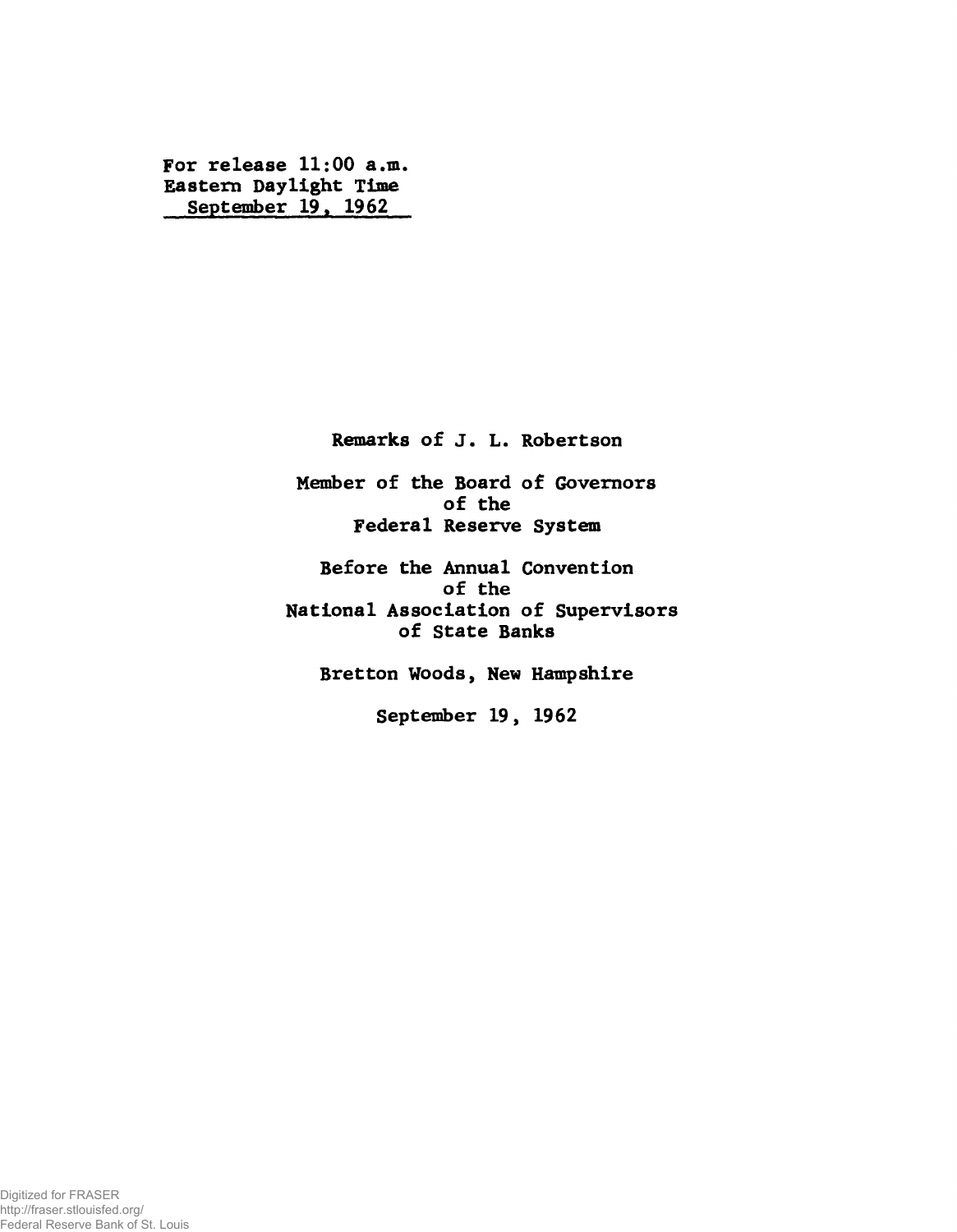## **Too Many Cooks**

**Recently the New York Times carried an editorial titled "Too Many Banking Cooks". Naturally, the editorial impressed me as being unusually good, even for the Times, because it reported favorably on my suggestion for streamlining federal bank supervision. I made the suggestion initially with some trepidation. It was not that I had any doubts about the merits of the case, but there are always those who think they have a vested interest in the status quo, and I had no way of knowing how many people would be deeply offended by a suggestion for a radical change. I have been surprised and gratified to find that the response to the proposal has been overwhelmingly favorable.**

**In supporting the proposal, the New York Times brought to its readers' attention a fact of banking life which is only too well known to all of us here. That fact is that delays, conflict and confusion are inescapable so long as jurisdiction over the nation's banking system is divided among so many cooks in Washington. Unfortunately, recent examples are easy to find of cases in which the federal bank supervisory agencies have contradicted and overruled each other, made recommendations to other agencies obviously inconsistent with decisions rendered by them in their own cases and, in these and other ways, confounded and exasperated members of the banking community.**

**Bankers may be consoled by the knowledge that in some instances they are no more surprised by agency actions and decisions than are the heads of other agencies. You may remember a few weeks ago when the head of one regulatory body was reported to have expressed "amazement" at a decision arrived at by a sister agency. That is a pretty good reason in itself for getting the whole family together - under one roof!**

**Although many of you are familiar with the outlines of my suggestion to accomplish this, I would like to review briefly the form of the proposal for a Federal Banking Commission, then comment on a few of the questions which people have raised regarding it, and finally (I mention this now so you will be prepared) try to answer any questions that**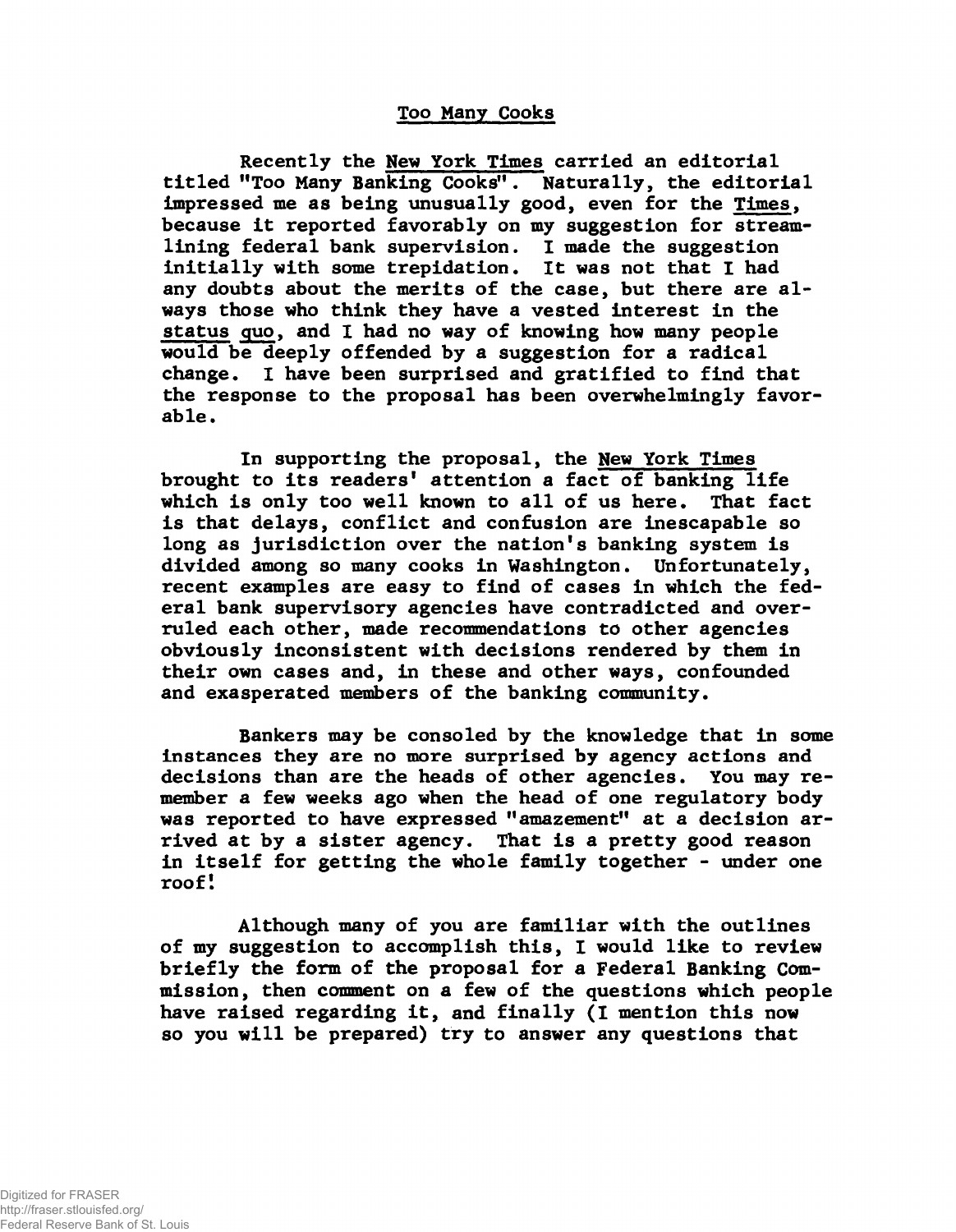**you may have. After that, I am leaving for South America! You have read in the newspapers recently about this or that person fleeing from the United States, under pressure, to safety in South America, so let me quickly assure you that this trip was planned long before 1 received the invitation to appear here.**

**The Federal Banking Commission would be a new agency, headed by a board of five Commissioners appointed by the President, with the approval of the Senate, on a staggeredterm basis. The FBC - if I may use that shorthand for the proposed Federal Banking Commission - would assume all the bank and bank holding company supervisory powers presently vested in the Federal Reserve Board, the Federal Deposit Insurance Corporation, and the Office of the Comptroller of the Currency. The last two would be completely absorbed into the new Commission, except that the currency functions of the Comptroller's Office would be transferred to the Federal Reserve, where they belong operationally.**

**The FBC would acquire all the jurisdiction presently exercised by the existing federal agencies over charters, branches, mergers, holding companies, fiduciary and foreign banking activities, as well as disciplinary actions. The Commission would promulgate all of the regulations which are now within the province of the three existing agencies, and it would also interpret and administer the federal banking laws.**

**There would be a Director of Insurance and a Director of Examinations, responsible to the new Commission, and appointed by it. Both Directors would be career appointees with indefinite terms of office.**

**The Director of Insurance would handle the deposit insurance and related functions now performed by the FDIC.**

**The Director of Examinations would be in charge of all examiners. His staff would consist initially of individuals currently employed by the three existing federal agencies. He would be obliged to see that every national bank was effectively examined, that the laws of the land**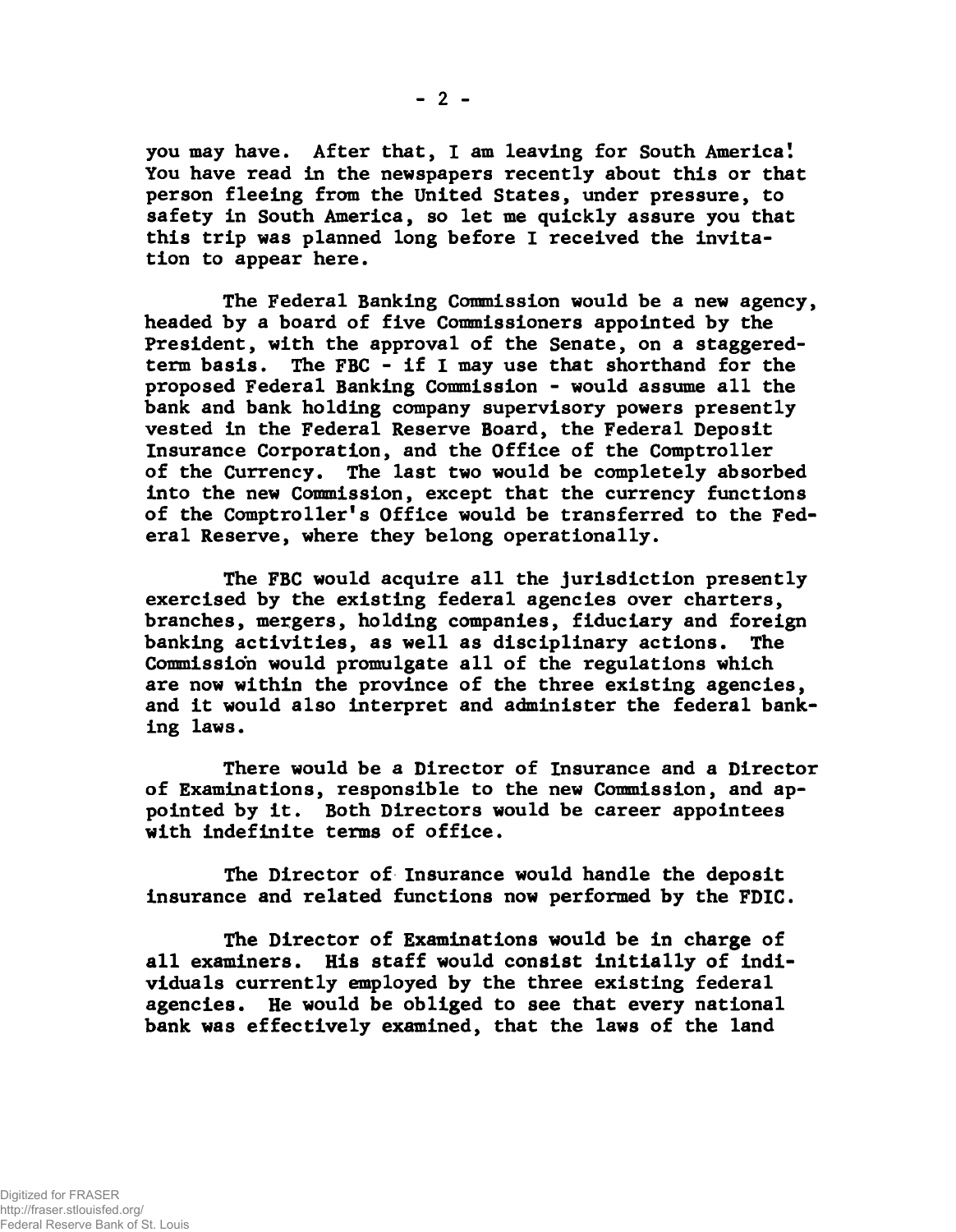**were obeyed, and Chat the regulations of the Commission were complied with. He would be authorized to examine state member and nomnember insured banks when necessary in the judgment of the FBC, its Insurance Director, or the Federal Reserve Board - all of whom would have free access to copies of his examination reports. In serving the Commission, he would submit to it a report on every application relating to a charter, branch, merger, or holding company, he would be expected to represent the public interest at quasi-judicial proceedings of the Commission, he would report to it unsound banking practices and violations of law, and he would refer to it questions calling for interpretation of law.**

**Exactly four months have passed since I first voiced this proposal. During the interim many people have enthusiastically discussed with me the merits of the plan. They have agreed that it would add consistency to decisions and efficiency to operations. It would eliminate overlapping jurisdictions in the interpretation, administration, and enforcement of federal banking laws and regulations. It would bring all bank supervisory and examination personnel of the federal government together in a single place, where they would combine their abilities and resources to keep abreast of and contribute to a growing and healthy dual banking system. Banks, for their part, would be able to concentrate their fire, or their requests, as the case might be, on that one spot. In addition, the FBC would facilitate the gathering and processing of banking statistics. Its existence would free the Federal Reserve to devote all of its time to the System's primary responsibility monetary policy - which, I can assure you, is a full time job.**

**As a matter of mechanics, in case there is need for clarification, it is contemplated that all members of the staff of the FDIC and of the Comptroller of the Currency, as well as those employees of the Federal Reserve System who are engaged in bank supervisory work, would be automatically transferred to the new agency. From among them the Commission would select its top staff and proceed to weld together the three units into an efficient and effective**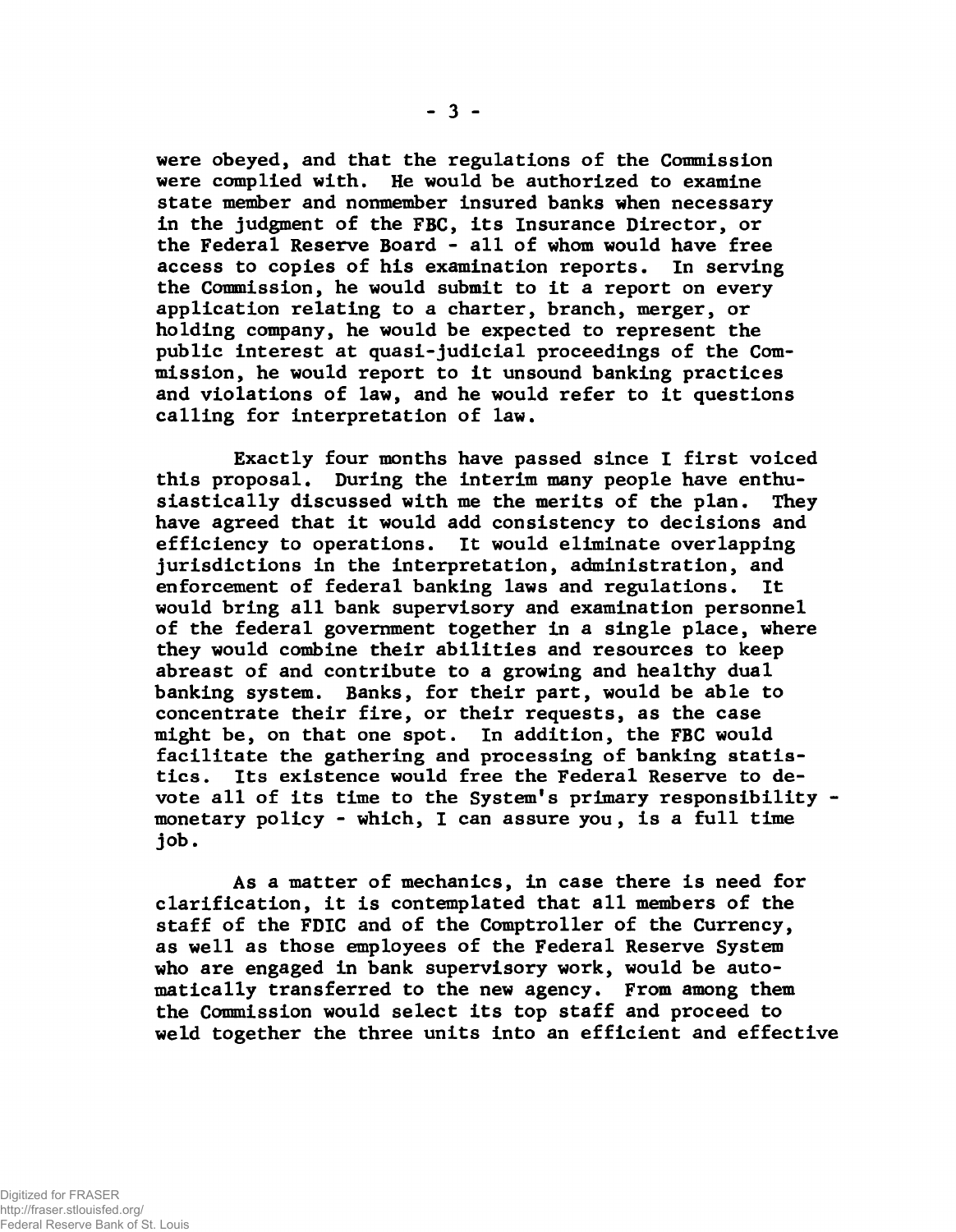**force, thus eliminating duplication of work, cross-travel, and all the excessive costs that result therefrom. This would permit uniformity of federal policy in bank supervisory work. It would eliminate, for example, the necessity for three different federal agencies to consider the competitive aspects of each bank merger, although only one makes the final decision. It would eliminate a situation in which one agency condones the absorption of exchange charges and another condemns it. It would provide the efficiency and effectiveness of one-man administration in both the examining and insurance functions, and yet assure to State Bank Supervisors and members of the regulated industry the right of an appeal to the full Commission in the case of determinations they deemed unwise, unfair, or capricious. It would assure that the important functions of formulating policy, promulgating regulations, and rendering decisions on merger, holding company, charter, and branch applications, would be exercised by a group of specialists sitting in a quasi-judicial capacity.**

**These specialists would be the members of the new Commission. They should be men who know the business of banking, men of integrity, impartiality, and competence, who will create for the Commission a prestige comparable to that of the Supreme Court. They will constitute a body which is above politics - not bipartisan, but nonpartisan even as the Federal Reserve Board and the federal courts are today. The Commissioners should be men who have the courage of their convictions; they should be strong, bold, and unvacillating.**

**At the time I first spoke on this proposal, I suggested that the plan be made the subject of debate, in the hope that it could be perfected or be supplanted by a better plan. Thus far, no one has come forth to accept the challenge, and I am left with no alternative than to debate with myself. This is very unsatisfactory, because I may not fully understand or state the arguments of those who object to the plan.**

**The few objections that have been brought to my atten tion are not the kind into which one can get his teeth. For**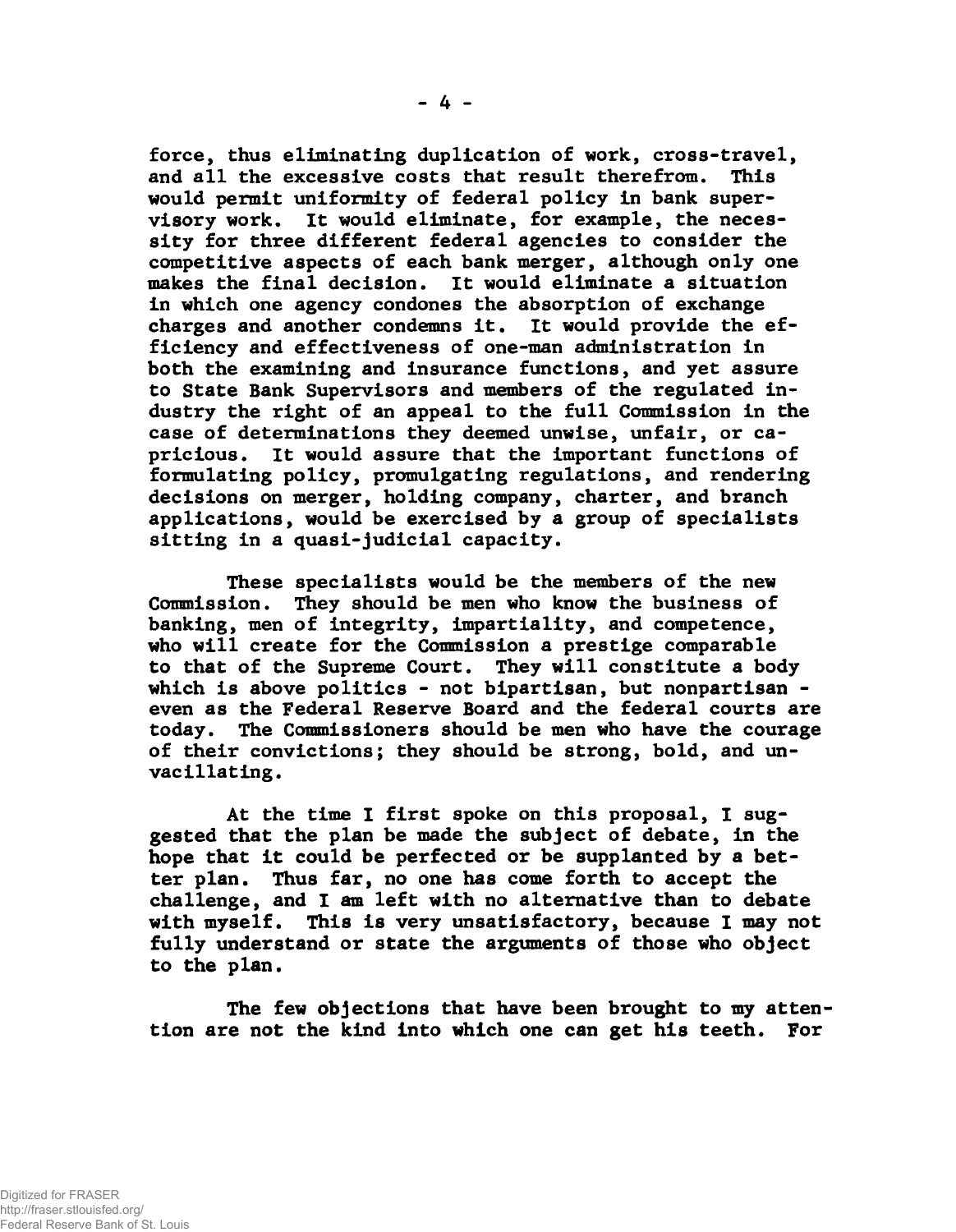**example, there are those who prefer the "divide and conquer" or, as they call it, the "country store" approach to bank supervision; those who have indicated preference for a system that has worked well enough in the past - the "horse and buggy" approach; those who say they see in it a threat to the dual banking system through federalization or an "obvious threat of federal controls" over all banks; and those who refer to the proposal as "novel and interesting but impractical".**

**There is no way to deal with emotional arguments for preserving the old because it is old, except to appeal to reason. It is my hope that the plan for a single federal bank supervisory agency will be adopted or rejected on its merits. But I might comment that when I was a boy on a ranch near Broken Bow, Nebraska, we went to town twice each Slimmer - once to see the Custer County Fair, and another time to attend the Chautauqua. On those occasions we would hitch up to the spring-wagon the two fastest, longest-winded animals on the ranch - a spicy mule named Balaam and a saddle horse named John. After the chores were completed early in the morning, all the ranch hands would pile into the spring-wagon and head for Broken Bow at high speed, stay in town long enough to visit the Fair, or the Chautauqua, and go back to the ranch in time to do the evening chores. The trip took more than two hours over twisting, hilly roads that were so rough one had to hold tight to the wagon to keep from being bounced out. Today, on the new highway, the smooth trip to town takes fifteen minutes.**

**I may feel nostalgia when I remember those times and the old-fashioned ways, but there is no use bemoaning their passing. Similarly, today's federal bank supervisory setup is still in the horse-and-buggy stage. Perhaps we are nostalgic toward it because that was the pattern that existed when we were young, but it is outmoded - as outmoded as Balaam, the mule\* Why preserve it? Some** *may* **cling for a while to the "country store" approach if they wish. The most convincing arguments may not shake them - but time will; even the most obstinate among us cannot hold up progress forever.**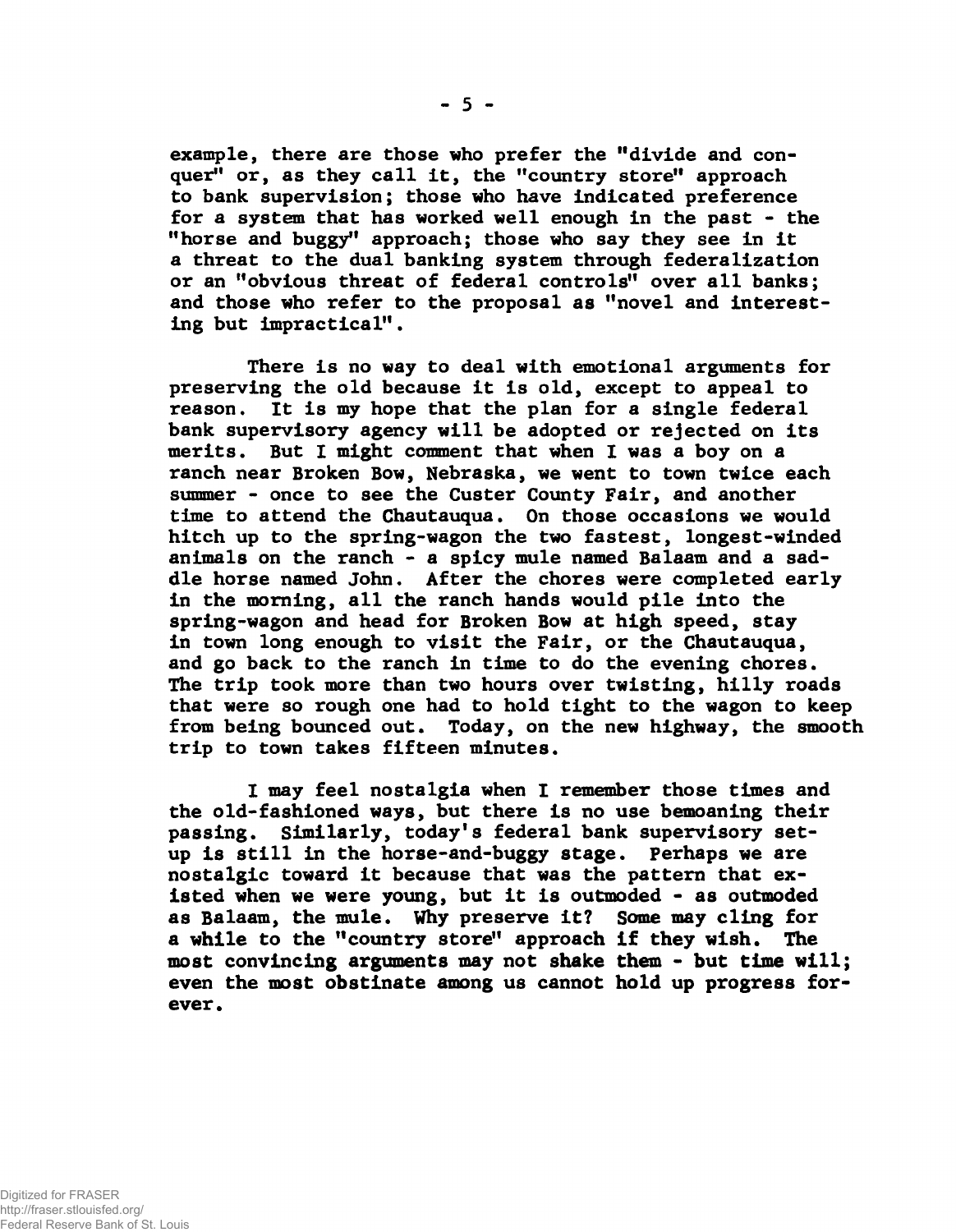**I have heard it said that although the proposed unification of agencies has great merit and is admittedly superior to the current arrangement, why disturb a system that is still working pretty well? Let sleeping dogs lie! The attitude revealed by such an argument can raise one's hackles, but the argument must be answered rationally, not emotionally. The simple, honest answer is that a large and vital area of our national economic well-being is affected. It always takes effort, sometimes great effort, to overcome the inertia of an established method. But human experience proves that the effort is fully repaid by the immediate and future gains. The moment a society stops trying to improve itself, it begins to wither. If man does not work to make his established institutions better, they become worse; they never remain the same; the direction is either forward or backward.**

**Certainly I do not see the FBC as representing any kind of threat to the dual banking system. That worry is very farfetched. The FBC would introduce no additional tier of federal authority. It would simply amalgamate in one agency the powers which the federal government now exercises over banking through multiple agencies - functions which have been scattered, among three different agencies, almost by unplanned accident, as our nation developed and adapted.**

**Some state supervisors who have considered this proposal have wondered whether a new Federal Banking Commission such as I have proposed would be apt to display favoritism toward the national banking system to the detriment of the state banking systems. As a matter of fact, the state banking systems would then be in a better position in this respect than they are today, because a federal agency which has responsibilities with regard to both systems of banks would be less likely to show favoritism than one which exercises supervisory functions over a single system and may seek to advance the interests of that system alone. By way of homely analogy, everyone knows that a father is so careful not to favor one son over another that he will bend over backward to make sure that each receives fair and equal treatment. If one were to seek an**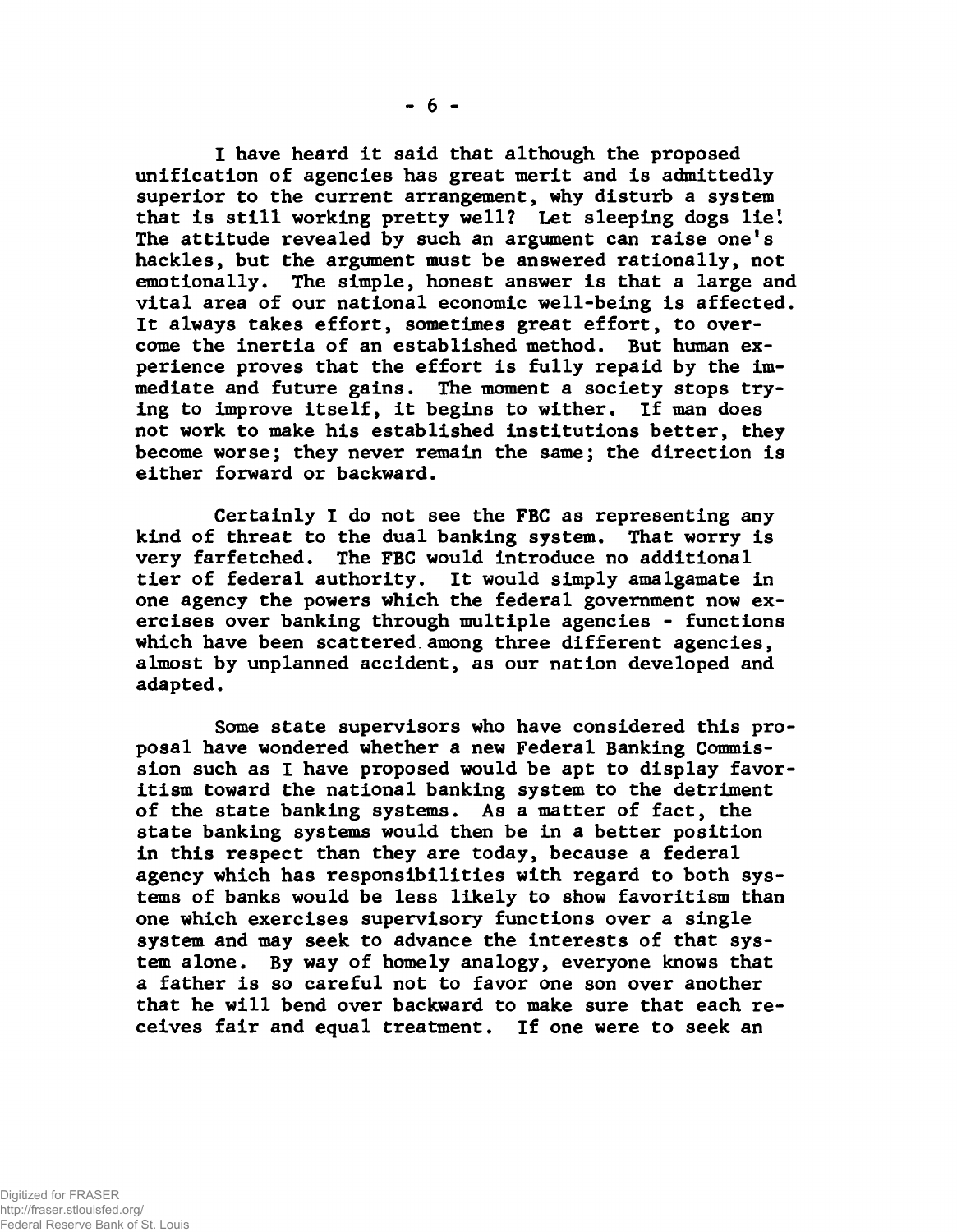**example In the realm of government, he need only look at the Federal Reserve System, which possesses supervisory powers over both state and national banks. No informed person has ever challenged the impartiality of the System. It has not shown favoritism toward one group of banks over another.**

**The FBC would make every attempt to remove itself from state bank supervision as expeditiously as possible. During an initial period of three years, the FBC would make its advice and assistance available to the states as they worked to perfect their own supervisory staffs and procedures. After that, the FBC would examine state banks only upon state request, or for occasional spot checks, or where state examinations were inadequate for federal supervisory purposes. Thus, under the plan I have proposed, there could be a gradual move toward much more complete supervision of state banks by state authorities, depending upon whether they develop staffs that can perform their functions satisfactorily without the aid of a federal agency. One might think - and certainly hope - that the adoption of this proposal would spur more of the states to provide the amount of funds necessary for adequate state bank supervision and for adequate compensation of examiners.**

**In this connection, I was told the other day by a friend that a state banker said his bank paid no attention to the examinations by state authorities, but relied exclusively on Federal Reserve examinations. This should never be the case. Each state must see to it that it has a competent bank supervisory staff which is sufficiently manned and financed to do the job. Under my plan, each state would continue to have federal assistance with the expectation that in three years it could develop an adequate staff and be able to establish to the satisfaction of the Commission that it could carry on the supervision of its state banks in a manner that will satisfy also the needs of federal insurance and reserve programs and the requirements of federal law.**

**Although the proposal for an agency such as the FBC is untried, the idea is not novel. For more than forty years**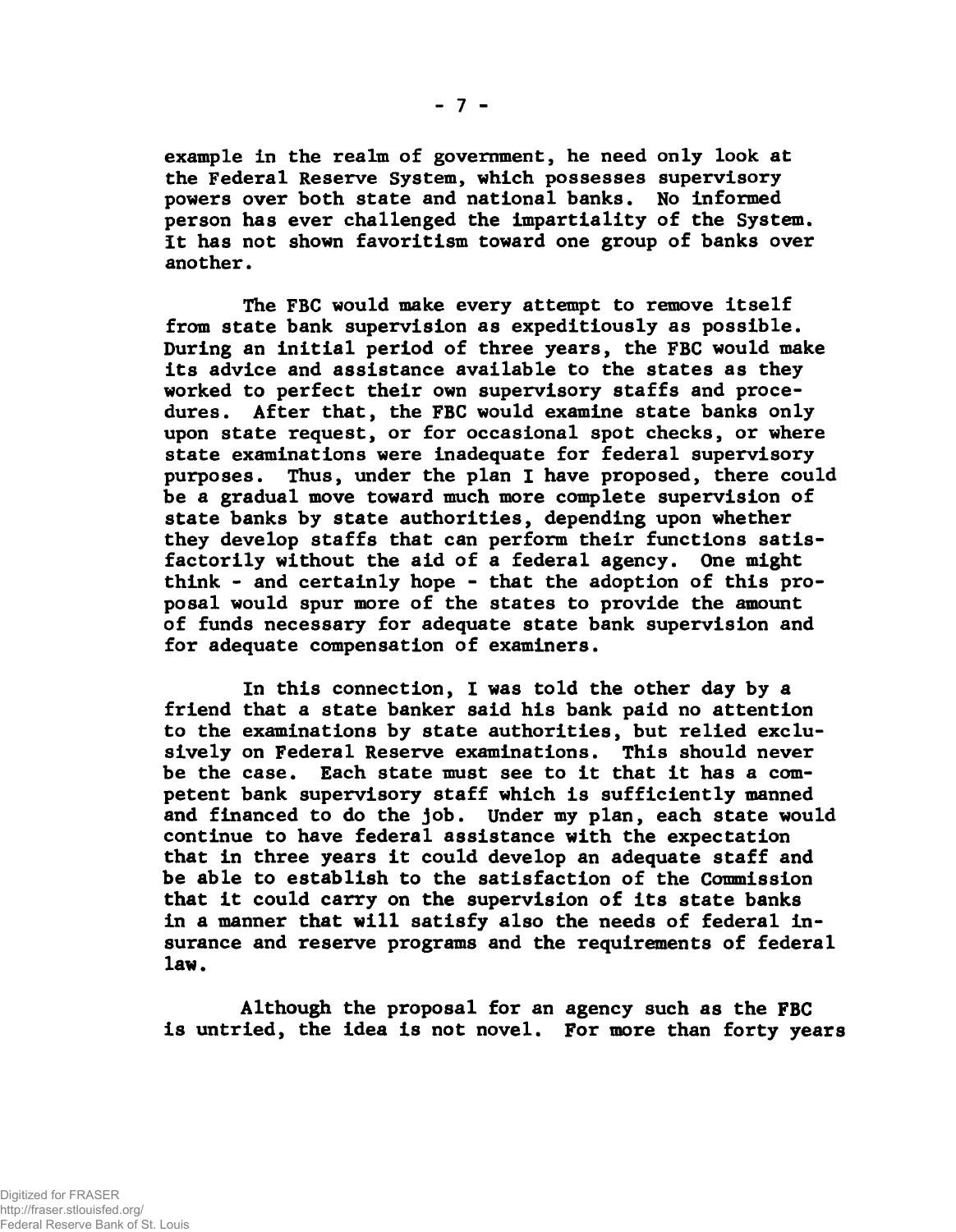**various groups and individuals have proposed similar reorganizations. Still the fundamental concept remains modem and up-to-date. It is designed to meet today's and tomorrow's increasingly rapid pace and complex nature of business and economic activity, which place expanding demands and stresses on the dual banking system as we know it, threatening its breakdown under pressure. When any system vital to the well-being of our people begins to suffer from harmful deficiencies, something drastic is likely to happen - sooner or later. We have the opportunity now to shore up or rebuild the system before its weaknesses become critical. It would be foolhardy to fail to take advantage of the opportunity.**

**Assuming, however, as some seem to have done, that the proposal for a single federal bank supervisory agency is novel and interesting, is it, as they assert, impractical? Just the opposite is true'. The plan would reduce costs and increase efficiency. Bankers would be in a position to know precisely what the ground rules are, in order to better plan and regulate their own activities. The banking industry is entitled to know the "rules of the game". Once known, bankers will abide by them; but they must be known, not buried in the midst of numerous press releases of multiple agencies, not confused by conflicting positions or decisions, and not be the product of a race of laxity between "competing" federal agencies. They must be devoid of political overtones and of interpretations designed to favor one group of banks over another. Under my proposal bankers will be able to look to one federal supervisory institution instead of three. Responsibility and authority at the national level will be centered in one brightly illuminated goldfish bowl. No longer will it be appropriate for editorials to point out that there are too many cooks in federal bank supervision or to look with distaste at the kind of broth they have brewed.**

**As I indicated earlier, 1 have been heartened by editorials in leading newspapers and periodicals and by numerous letters from financial, economic, and governmental leaders, expressing approval of the proposal that federal activities in this field be consolidated in one agency; so**